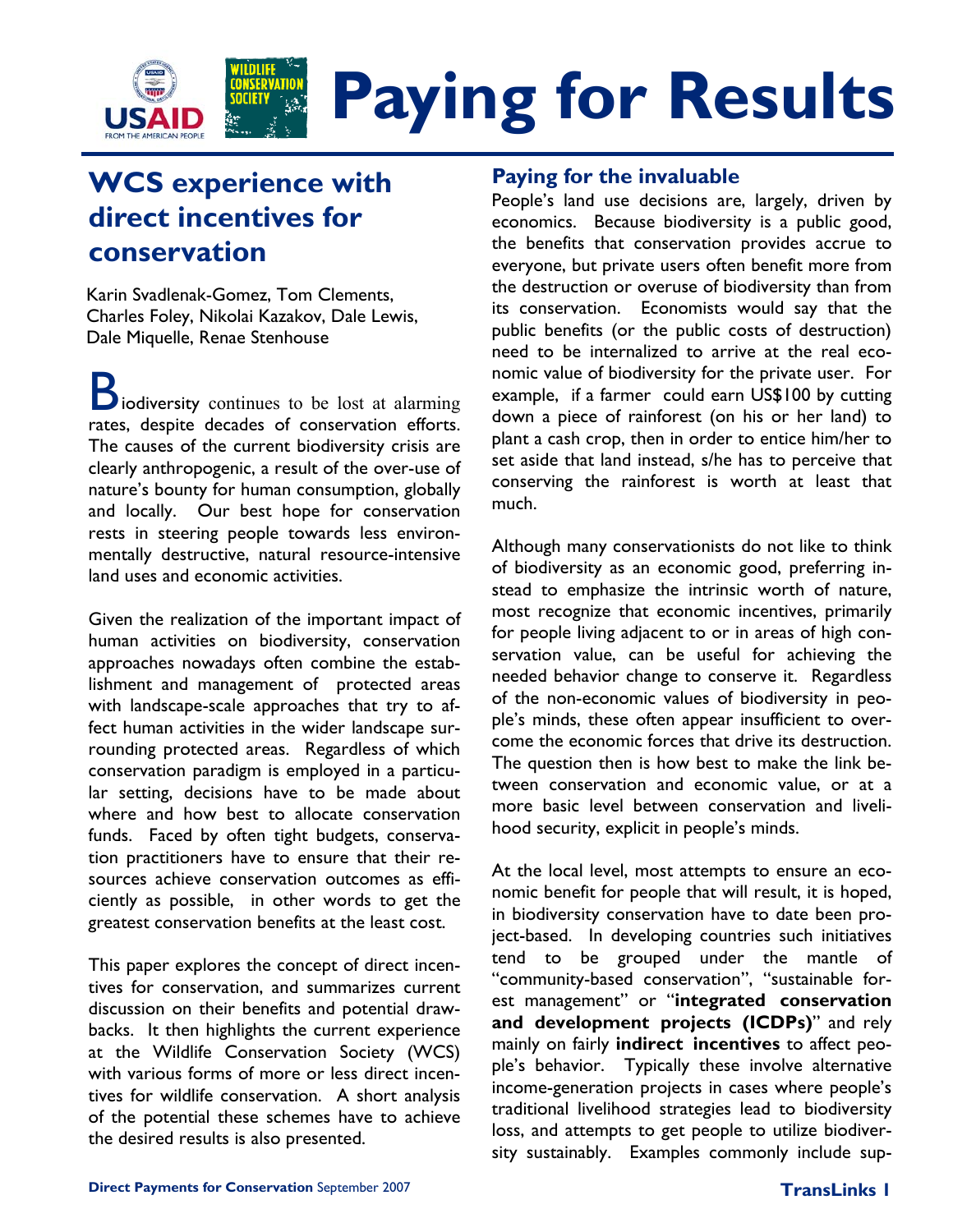#### **Box 1**

#### **Payments for Environmental Services (PES)**

PES are based on the principle that people who provide environmental services should be compensated for their efforts, while those who benefit from such services should pay, or in economic terms "internalize the benefits". (Mayrand et al., 2004)

Typically, environmental services providers are compensated for one or more of the following:

- ♦ Biodiversity protection (both in and outside protected areas, including in agricultural landscapes)
- ♦ Watershed protection
- ♦ Protection of landscape beauty
- ♦ Carbon sequestration (Pagiola et al., 2004; Wunder, 2005)

port for the establishment of "biodiversity enterprises" such as collection and selling of non-timber forest products (NTFP) or ecotourism ventures, or quotas on hunting or collection of biodiversity products, such as turtle egg collection limits. The track record of such initiatives in achieving conservation results is, however, checkered, often neither achieving the desired results for people or for conservation (Newmark *et al.*, 2000; Ferraro, 2001; Agrawal *et al.*, 2006).

The problems of ICDPs and other indirect approaches are many, but one of the principal ones appears to be that the desired results (simultaneous achievement of biodiversity conservation and development) are often not achieved. One of the main concerns is that people may welcome the new income-generation activities promoted by projects as complementary, providing additional income, but not substituting for activities that destroy or overuse biodiversity (Ferraro & Kiss, 2002). In other words, if people can derive additional income from, say, ecotourism and still hunt threatened wildlife in the forest, they may choose to do both, since it will improve their livelihoods. If, however, income is provided for **not** hunting threatened wildlife, and this income is sufficiently attractive, then the hunting should stop. Therefore, in recent years, some economists have argued that **direct incentives** for conservation are likely to be superior in terms of efficiency and effectiveness (Ferraro & Kiss, 2002).

### **What are direct incentives, and why use them**

**Direct incentives** for biodiversity protection can range from conservation **land purchases**, leases, **conservation easements** (retirement of biodiversity use rights), to **performance payments** (for example paying for successfully hatched turtle eggs) and tax incentives. A hybrid form between between direct and indirect methods are **payments for environmental (or ecosystem) services**. They may be deemed less direct than strict performance payments because typically one is not paying for outcomes, but rather for services which, it is hoped, will lead to the desired outcomes (Ferraro & Simpson, 2002). Nevertheless, they are considered here in the same category as direct incentives because of the similar requirements and circumstances under which they can be implemented.

All of these schemes are increasingly being employed in the United States, Europe and Australia through a myriad of different schemes. Di-



**TransLinks 2** Direct Payments for Conservation September 2007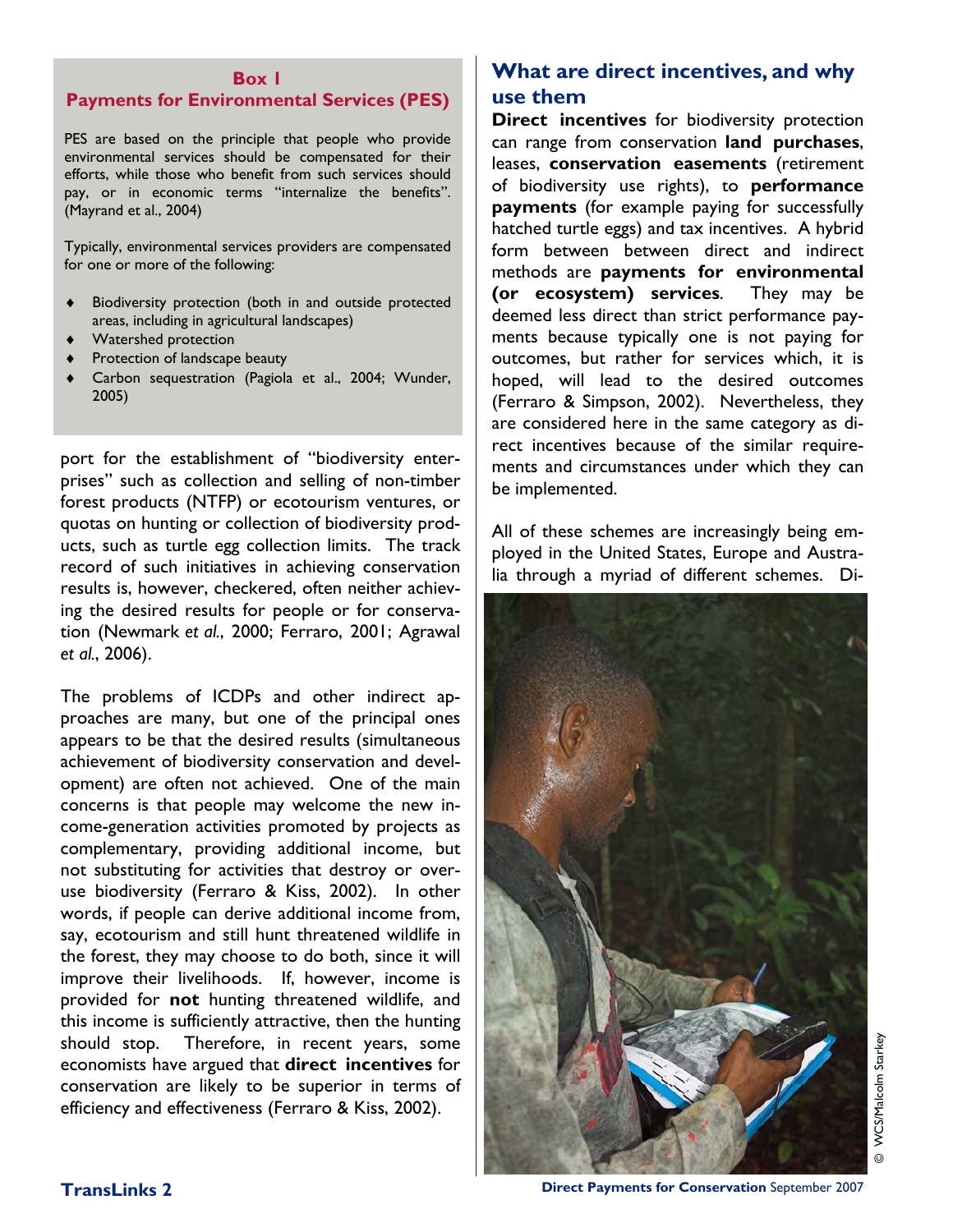

Figure 1 -- Comparing different conservation approaches in terms of "directness" and level of use of economic incentives (Source: Wunder 2005)

rect incentive approaches to conservation are still in their infancy in the biodiversity-rich tropics. Most of the pioneer experiences written up in published literature are from Costa Rica and other Latin American countries.

Figure 1 illustrates that different conservation approaches tend to rely on the use of economic incentives to varying degrees and may seek to achieve conservation results relatively indirectly (for example ICDPs) or quite directly (for example through land acquisition), with intermediate approaches also possible. Payments for environmental services feature among the most direct approaches that also rely heavily on economic incentives. Missing from the figure are performance payments, which would feature in the upper right hand corner of the graph, being the most direct and economically driven approach to conservation.

The key to direct incentives such as performance payments and PES is that they are **conditional**, i.e. they are only made if a certain action is undertaken or, as the case may be, avoided. For example, land owners may be paid for watershed protection services that they provide through avoided deforestation and afforestation on their lands. Direct payments can be seen as a form of **compensation** for forgone land uses, where destructive actions are not undertaken based on a contractual obligation, or as a **payment for services** rendered, the service here being biodiversity conservation, where people actively engage in agreed-upon pro-biodiversity activities. Most usefully, such conditionality emphasizes the link between biodiversity and the benefits it provides to people **if** it is conserved.

Proponents argue that direct payment approaches are also likely to be more **cost-efficient** than indirect approaches because conservation is being paid for directly (Ferraro & Simpson, 2002) rather than within the framework of a complex conservation and development project. This does not mean, however, that direct payments do not also yield **development benefits**, or that they should be employed in a vacuum without ancillary activities. It could be argued that direct payments provide for multiple development **choices** for the payees, in that they usually get to decide for themselves what purpose to use this income for, whereas in ICDPs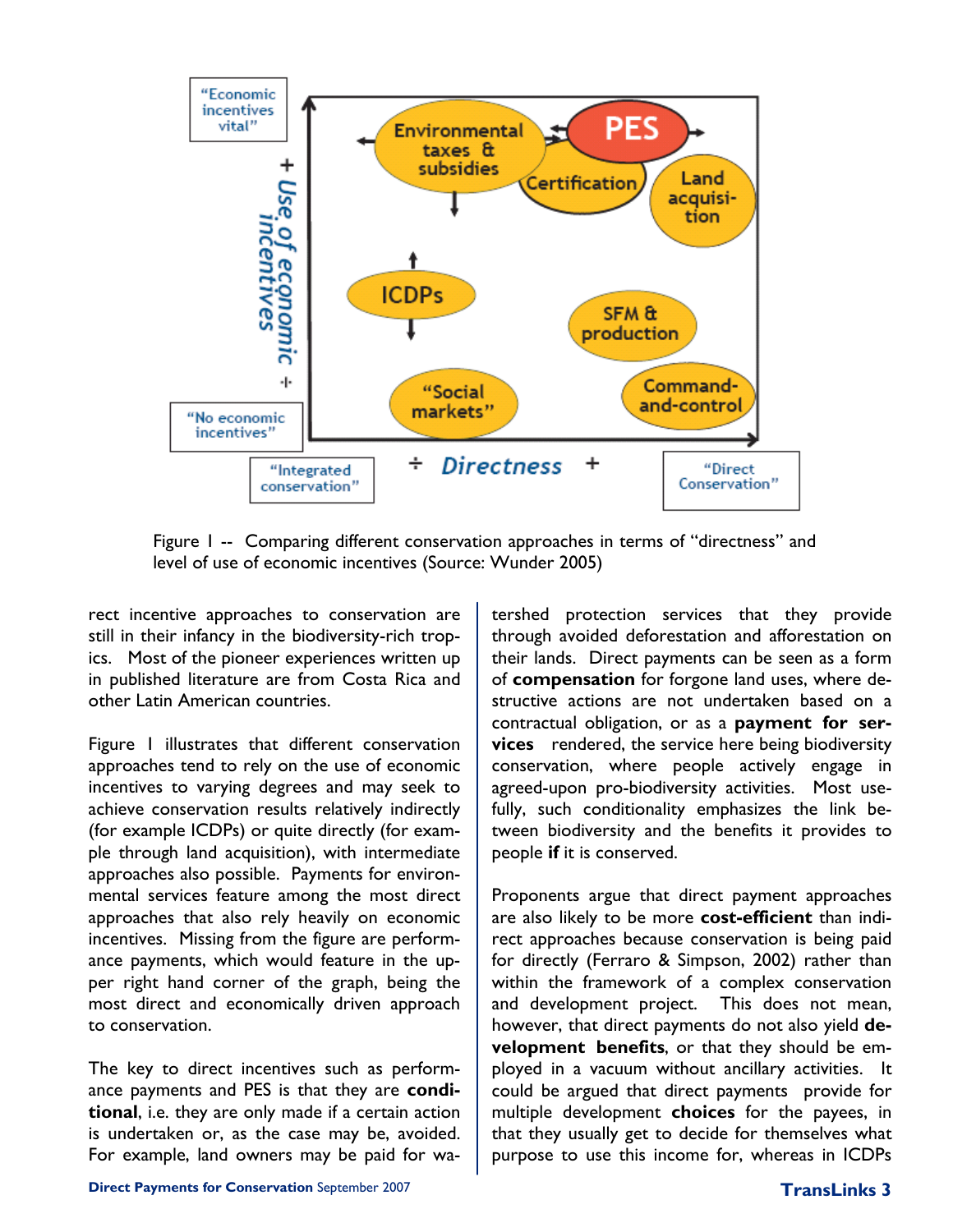and similar initiatives the types of economic activities people are to undertake is sometimes predetermined or at least recommended by the project proponents (Ferraro & Kiss, 2002).

Critics of the direct payments approach contend that it **does not work well under all circumstances**, especially because it requires fairly sophisticated contractual frameworks and monitoring capacity to maintain the crucial element of conditionality. It may also be that political or cultural barriers exist to receiving payments for environmental services. Evidence from initial lessons learned indicates that PES systems work best (are most cost-efficient) when the services provided are visible and beneficiaries are well organized, and when secure property rights are accompanied by strong legal frameworks, and relatively wealthy and well structured land user communities (Mayrand *et al.*, 2004). These conditions are often not present in some of the most biodiversity-rich countries.

### **Direct incentives in practice – the WCS experience**

WCS field staff have been experimenting with a number of direct incentive approaches, although for most of these the experience is too recent to allow an assessment of long-term results. Nevertheless, there are some preliminary findings and lessons, which are worth reporting here.

The five cases are from Cambodia, Lao PDR, Tanzania, Zambia, and Russia. They all employ one or the other type of economic incentive designed to stimulate a conservation response, but the degree of directness varies. It should also be pointed out that none of these initiatives are stand-alone. Rather,



they all were/are being implemented as part of broader site-based conservation programmes. As such, it is sometimes difficult to judge whether results achieved are due mainly due to the economic incentives provided, or influenced also by some of the other project activities, such as education and outreach.

# Cambodia: Paying local people to protect crane nests and Paying not to convert wetlands into flooded rice paddies

Case study details provided by Tom Clements, WCS, 2005 and 2007

An experiment with direct incentives for conservation hails from the WCS Office in Cambodia, at Preah Vihear. This activity is an integral part of the overall conservation program of WCS Cambodia, which includes many other components, such as environmental education, protected area establishment and management, and support to ecotourism ventures, such as the Tmatboey Ibis Ecotourism Project. Though the ecotourism project has resulted in income generation for local families and conservation of Ibis and their wetland habitat, it is not reported on here because it belongs to the class of initiatives typically undertaken by traditional ICDPs.

Preah Vihear is globally important for its populations of at least six globally threatened large waterbirds: two ibis species (*Pseudibis gigantea* and *Pseudibis davisoni*), rare Greater Adjutant storks (*Leptoptilos dubius*), in addition to colonies of Lesser Adjutants (*Leptoptilos javanicus*), Blacknecked (*Ephippiorhynchus asiaticus*) and Woollynecked Storks (*Ciconia episcopus*) and Sarus Cranes (*Grus antigone*).

All these large waterbirds are threatened by human disturbance and collection of nesting sites. Sarus Cranes, for example, are known to fetch a high market price (more than the equivalent of US \$100 per bird in Thailand). The collection is mostly done by local communities, who sell the chicks on to cross-border traders.

Since 2003 WCS has been actively working to locate and protect the nesting waterbirds. Initially the research, protection and monitoring was undertaken by WCS staff and rangers. How-

© Eleanor Briggs Brigg anor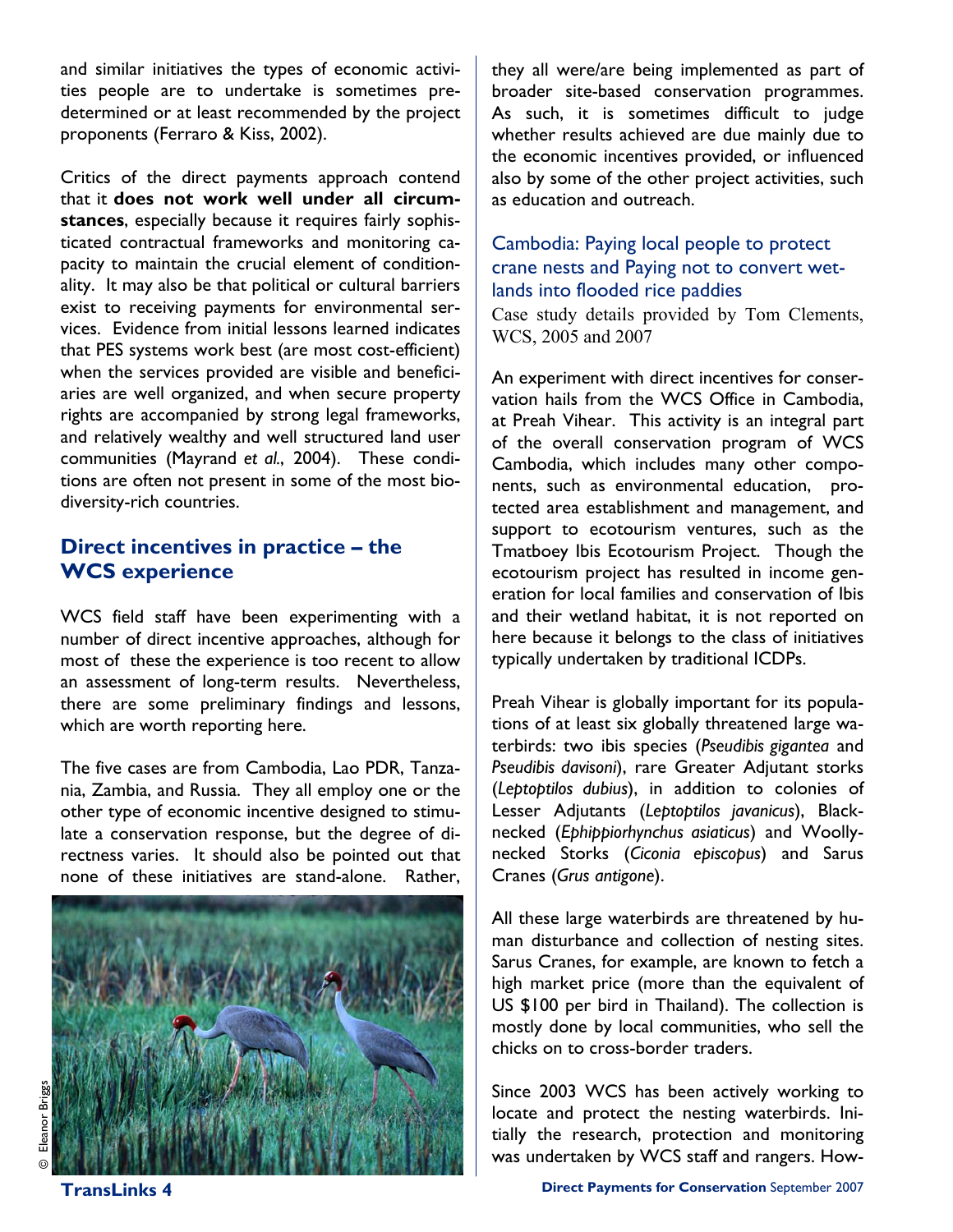ever increasingly it has been found that a much greater number of nests can be found and successfully protected by working in cooperation with the local communities. Under a direct payment scheme, local people are now offered a reward for reporting nests, and for monitoring and protectng the birds until the chicks successfully fledge. To administer the scheme, WCS staff issue standard contracts to protectors, which include rules and a code of conduct.

In 2003 and 2004 nest protectors were paid \$60 at the end of the month, assuming that the nest went undisturbed during that period. In 2005 the payment system was changed, following community consultations, to \$1/day for protecting the nest with a bonus \$1/day provided if the chick(s) successfully fledged. The value of a nest thus increases with time, since after two months





guarding a nest a protector stands to lose \$60 if the chicks do not fledge.

The monitoring system for this project is quite rigorous, involving regular visits of protection teams by Wildlife Sanctuary or Protected Forest staff to check on the status of the nests (and to collect research data), and monthly visits by WCS monitoring staff members . In addition local rangers (6 at each site) locate the nests and are responsible for weekly monitoring of the nest protectors in their immediate vicinity.

The total cost of the program was US \$25,000 for the 2005-6 period, of which 80% was direct payments to 115 local people. The average income of a typical household in the target population is \$300- 400/household annually, while the average amount paid to nest protectors annually can reach \$400 per individual. Funding is coming from WCS funds and a UNDP/GEF project that will run until 2013.

The scheme has been very successful, protecting 74 and 170 nests of globally threatened species in 2003 and 2004 respectively. The payment scheme fulfills other functions as well. It is a good demonstration to villagers and authorities in these remote places that there are benefits from species protection. Wildlife Sanctuary and Protected Forest staff also conduct awareness-raising activities in local villages to inform people about the nest protection scheme and the importance of conserving these key species, as well as enforcing the law against wildlife traders and monitoring local and border markets.

The value of the direct payment was initially set based on knowledge of the local economy (e.g. \$2/

© Eleanor Briggs Briggs ileanor

**Direct Payments for Conservation** September 2007 **TransLinks 5 TransLinks 5**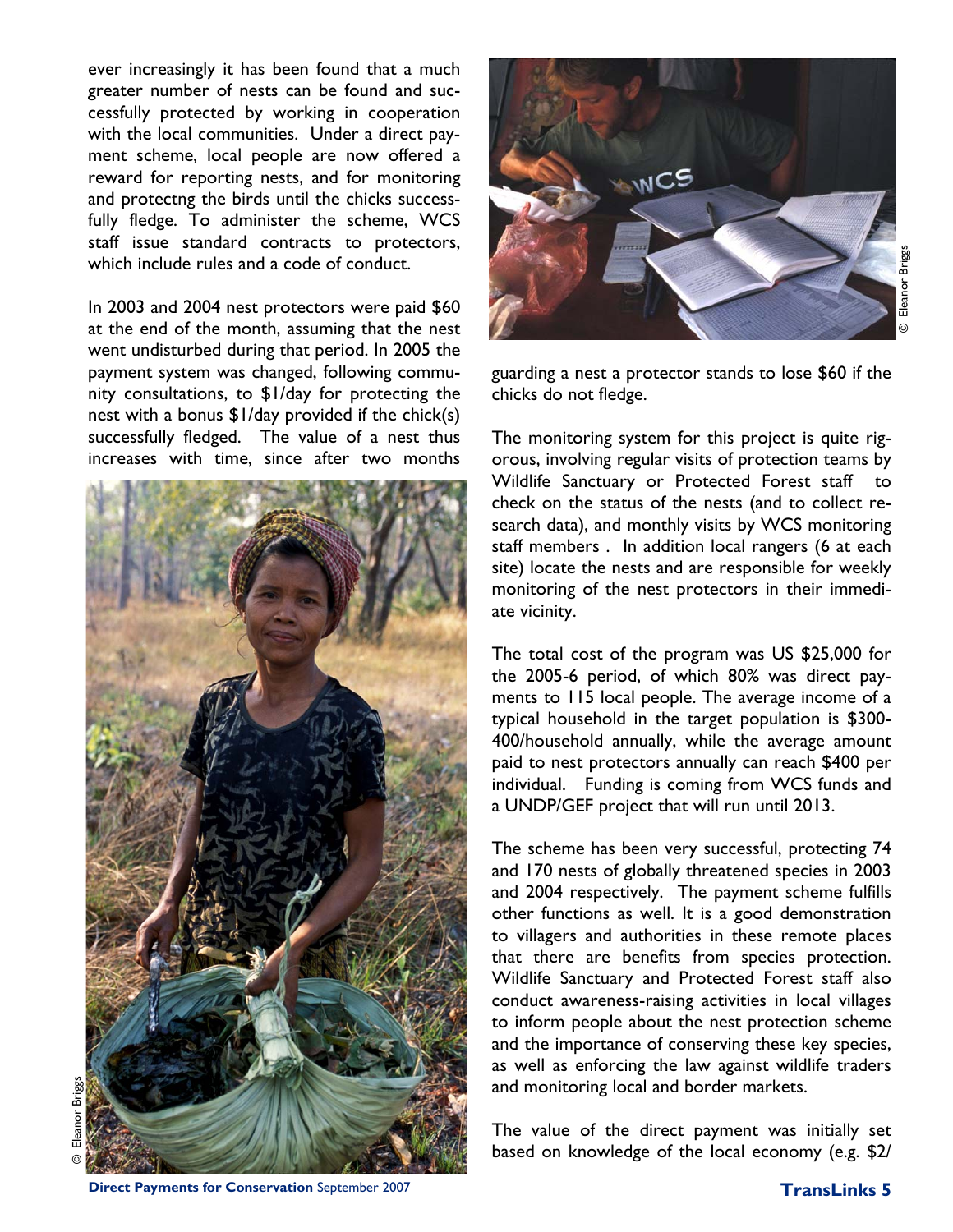day is a suitable minimum wage; \$100 is the value of a crane chick). WCS Cambodia staff feel that for future projects it would be advisable to use standard economic valuation techniques to determine the correct payment value, i.e. the actual opportunity cost for involvement in the scheme prior to initiating the system.

#### Lao PDR: Incentive payments for Eld's deer conservation in Savannakhet Province

*Case study details provided by: Dr. Renae Stenhouse, WCS Lao PDR, based on inputs from Mr. Souvanny Ounmany, Dr. Arlyne Johnson, Mr. Christopher Hallam, Mr. Dominic Cooper, Ms. Somsanouk Nouansyvong (WCS Laos staff), Mr. Chanthavy Vongkhamheng (WCS Laos staff and PhD student), and Dr. William McShea (Smithsonian Institute)* 

The rare Eld's deer (*Cervus eldi siamensis*), which was only recently discovered to still inhabit the open dipterocarp forest in Savannakhet Province of Lao PDR are under threat from the activities of villagers living close to a population of this endangered deer species. The species has already vanished from neighboring Thailand, but still persists in very low numbers in Myanmar and southern Laos. Its habitat consists of large expanses of lowland areas of dry forest, patches of evergreens, streams and seasonal pools. This habitat also supports an assemblage of other rare and unusual species such as Asiatic jackal, silver langur, barking deer, wild pig, many of which have been eradicated from other areas of Laos due to overhunting. Villagers were initially unaware of the conservation importance of the deer and the deer habitat, and some engaged in hunting of the deer and clearing of its required habitat, although it has been legally protected since 1995 under a sweeping wildlife conservation law.

WCS, together with the Smithsonian National Zoo's Conservation and Research Center (Smithsonian Institution/SI), initiated a "payments for conservation" scheme in 2003, with the aim of reducing threats to the deer and increasing the size of the deer population. Villagers were asked to: 1) reduce or stop hunting, (2) maintain habitat, and (3) be involved in conservation of Eld's deer. Under this project, WCS Laos paid an annual cash incentive (initially US\$300, increased to US\$450 in the second and third years) to each of three villages located close to a population of the endangered Eld's Deer

in central-southern Laos.

The original agreement was a verbal one: WCS/ SI would pay the incentives fund in return for a reduction in threats to deer (i.e., the villagers and WCS did a threats analysis and it was agreed that if these threats did not decline, then the full incentives fund may not be paid out) – but no criteria for how performance would be measured were set.

Villagers decided that the money would be divided into two uses, 1. a village development fund to benefit the entire village; and 2. costs (*per diems*, amounting to around US\$2/person/ day of activity) for meetings, monthly patrolling, and education extension work by the Village Conservation Team (VCT), towards deer conservation patrols and conduct of some educational activities. Thus payment is split between communal benefits and individual benefits. Additional *per diems* are paid to the team to assist WCS and the Government in setting up biannual line transects for monitoring deer presence. All village participants are involved by filling out records whenever they sight the deer, allowing WCS to build up population data over time. The WCS project complemented the payments with education, protection/enforcement and govern-



© WCS/Lao Program WCS/Lao Program

**TransLinks 6 Conservation Conservation September 2007**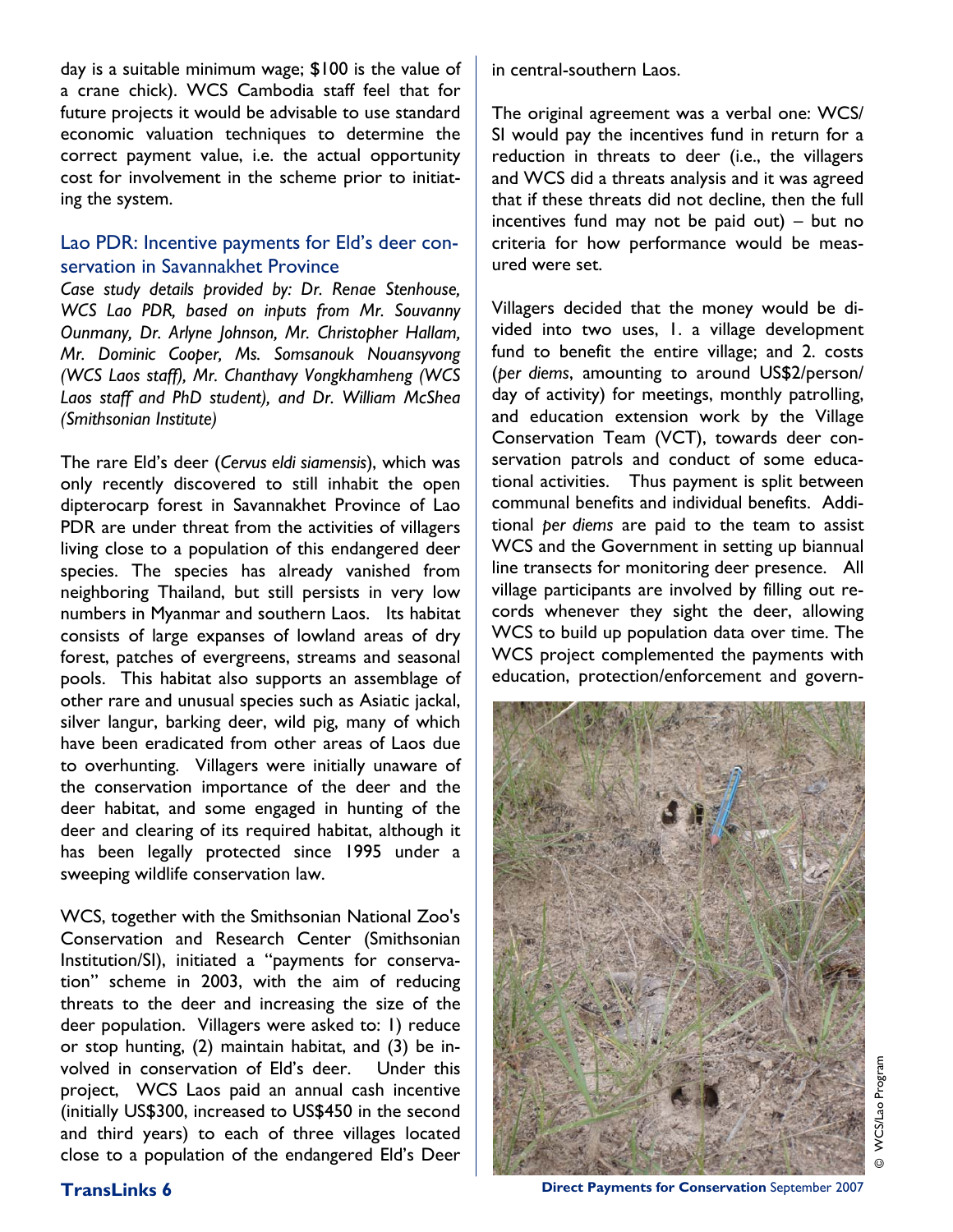ment capacity building. In 2004 the Eld's Deer Sanctuary was designated as a provincial protected area, and the three target villages developed rules and regulations for the Sanctuary together with the district authorities.

The Village Conservation Team (VCT) is made up of 15 people per target village. The composition of the VCT was decided by the villagers themselves, resulting in representation from the Youth Union, militia, police, agriculture and the headman. The remaining members were chosen by the villages' headmen, who favored friends and family members. There was some effort made to ensure inclusion of some poorer families, but no women are included.

Monitoring of the deer population is undertaken through formal surveys and reported sightings. WCS-SI-government staff and villagers) monitor the deer population size by transect lines twice per year, to indicate whether the number of deer signs per transect is increasing with time or decreasing/staying the same. WCS also ask the villagers in the three villages to report all sightings of the deer to one literate person in their village, who then record the vital data needed by WCS. Shortage of funds and WCS staff resources did not allow for a more rigorous methodology that would be required to accurately measure yearly conservation performance.

Pricing of the payment was not the result of an analysis of potential costs, but rather determined by the limited funds available to WCS for this project. The amount paid was increased after the first year so that villagers could finance complete village development projects, such as building a meeting house or fixing a bridge, and be able to say "that came from the Eld's deer incentives money."

Overall the project has had some successes. The deer population appears to be stable and possibly slightly increasing, village-level awareness on the importance of the deer has increased, and the villagers have contributed valuable data on deer demography.

However, the WCS team also reported some weaknesses relating to inequity of villager participation (especially gender inequity). Another problem was that the payment was not conditional on performance. Although outcomes are monitored, the full cash payments were still made in a year (2005) when WCS learned of two deer killings. The WCS team feared that reducing the cash payment would lead to villagers no longer reporting to WCS if deer were poached.

In addition, and perhaps most significantly, the government counterparts (the Department of Forestry) asked that WCS pay the full amount even though deer were poached, as it would be unfair to penalize the entire village for one person's transgression, and because reducing the payments would lead to reduced cooperation from villagers in the future. WCS agreed to follow the government's advice. Thus in this situation, payments are in fact made for services rendered (the villagers' patrols and education activities), and not really for performance. Rather than linking reduced populations to reduced payments (a disincentive), it might have been better to link payments to an increase in deer number. But even then, there would be opportunity for data to be falsified.

Long term sustainability is also in question, as funding is no longer available to continue the cash payments, and it is uncertain whether hunting will resume if funding stops, or whether local 'ownership' of the deer can be expected to develop to such an extent that direct incentives are no longer needed to ensure its protection. It has been hard to measure success, and also cost effectiveness of the incentives project.

Results cannot be clearly attributed to the cash payments, because WCS also conduct education and awareness raising, and there is a law against poaching deer, so that any desired conservation outcome may be due to a number of factors. The main successes in the overall project have been only indirectly related to the incentives payments, in particular the creation of the Eld's Deer Sanctuary, which was agreed to and then formally requested of the provincial authorities by the villages involved in the project. The request from villages was the most powerful tool leading to set up this site as Eld's deer sanctuary. The project has also received very good government support, including a pledge of cofinancing for the future.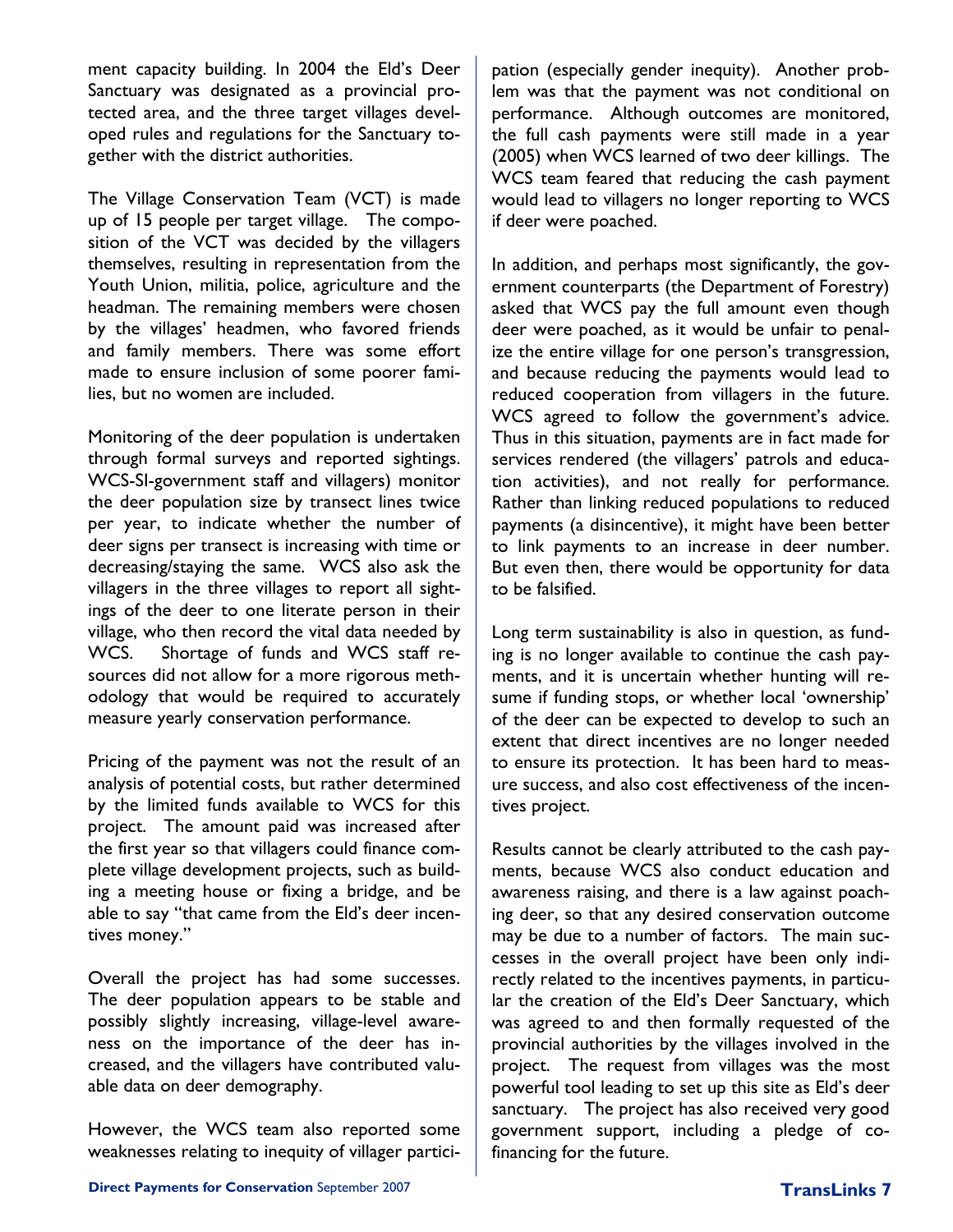

#### Tanzania: Paying local communities not to convert grasslands to crops

*Case study details provided by Charles Foley, WCS, 2007* 

An interesting case of a direct incentive comes from Tanzania, where villages are receiving communal economic benefits for maintaining traditional pastoral activities on grazing lands rather than converting these grasslands to arable agriculture.

The Tarangire ecosystem supports one of the highest densities of large ungulates in East Africa, including the largest population of elephants in northern Tanzania, now numbering close to 2500 individuals. The Simanjiro Plains are the calving grounds for the majority of large ungulate species in this ecosystem, including wildebeest, zebra, eland and hartebeest. The wildlife in Tarangire migrates on a seasonal basis. Because the soil in the park is deficient in phosphorus, the wildlife must leave the safety of the national park and disperse onto neighboring village lands in search of mineral-rich forage. The majority of the land in these dispersal areas belongs to the pastoral Maasai communities, who do not traditionally hunt wild animals and have therefore coexisted with the migrating herds. The continued tolerance of the local communities towards wildlife on their land is therefore essential for the long term conservation of the ecosystem.

During the past two decades there has also been a steady change in land use outside the park. Rapid immigration and a growing human population have placed increasing strain on traditional pastoral activities and encouraged a shift to agriculture. Four of the nine main migration routes from Tarangire have disappeared entirely, and those remaining are all threatened to some degree.

The Tarangire Elephant Project is working with local communities and tour operators to protect the main dispersal area of the northern subpopulation of elephants. Under an agreement with the local villagers, the area is to be used for livestock grazing,, thus protecting both wildlife habitat and traditional grazing areas while supplying revenue to the village.

A direct payment scheme was set up, by which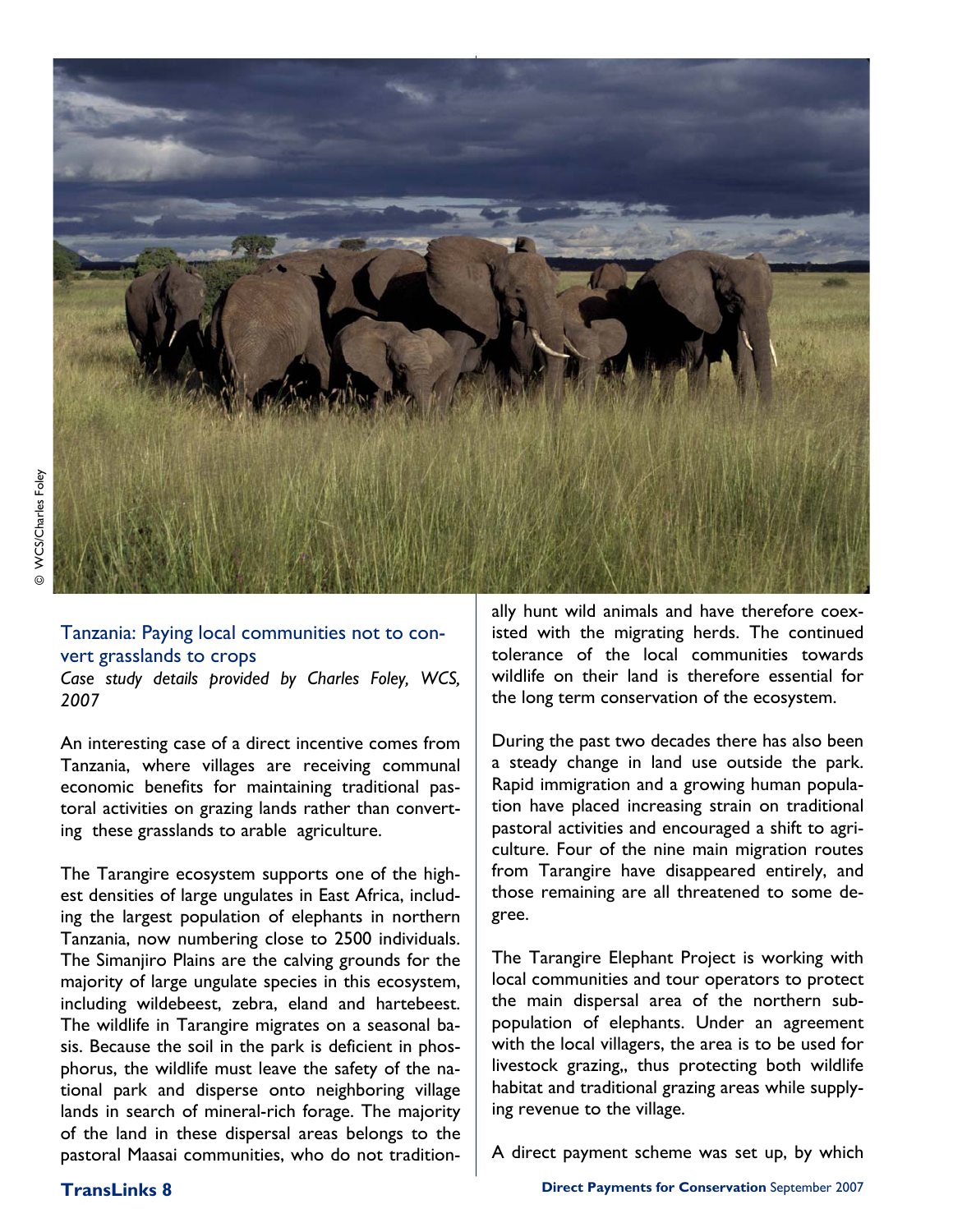the village council of one village (representing 2500 to 3000 people) of three villages present in the Plains receives an annual cash payment, conditional on the easement area remaining free of agriculture. The program was established through a long and elaborate buy-in process that involved input from the majority of villagers via village meetings.

The payment, supplied by photo-tourism companies, amounts to \$5000 for the year for a land easement of approximately 120 sq km. In addition WCS provides salaries and equipment for 4 game scouts (from a local village), amounting to another \$3000 per year. The rules and conditions were negotiated between the business coalition and the village council and written up as a contract agreement between the two.

The money is paid through a local NGO set up by one of the tour operators, rather than directly by WCS, because it was felt important that the scheme be seen as a business endeavour and not a charitable donation from a wildlife conservation organization. There has been considerable suspicion of the motives of wildlife NGO's in past years, with local people believing they are seeking to expand the National Park. They are therefore more willing to enter into agreements with businesses, who they feel have a more open agenda. WCS provides technical support, such as training the game scouts, and finance for the game scouts. The villagers are also eager to reduce illegal hunting in the area (for safety and other reasons) and have therefore welcomed the activities of the game scouts.

Payment is stipulated to continue as long as there is no agricultural activity within the easement area. It is expected that the contracts will not be broken, as it is in the villagers' interest to maintain the area for cattle grazing. The short grass plains are the most productive cattle land in the village. The easement therefore mostly represents added value to their cattle grazing activities.

In its first year of operation the program has been well received by the village who see the payment as good added value to their traditional pastoral activities. Protecting the land from agricultural activity is good both for their cattle and for wildlife, and therefore a powerful incentive to protect the area. Other areas within the village less suitable for pastoralism have been zoned for agriculture instead.

Funding for the scheme comes from photo-tourism companies that operate in the Tarangire ecosystem. None of these companies actually operate in the easement area *per se*, they are paying for it because of the value it has to the wider ecosystem. WCS only provides the game scout salaries (from donor funding). Currently funding is committed for a period of five years at \$5000 annually (plus \$3000 a year for game scouts). However, tourism revenues fluctuate and can be negatively impacted by any drop in visitors. A desired expansion of the scheme to include two other villages would require additional sources of finance. WCS staff expect that a trust fund will ultimately have to be set up for the area

Problems, other than financial sustainability, could arise if a significant number of villagers decided that they could not make a living from pastoralism and wanted to cultivate instead. Therefore, WCS feel that improving profits from pastoralism should also be a long term goal of the project.

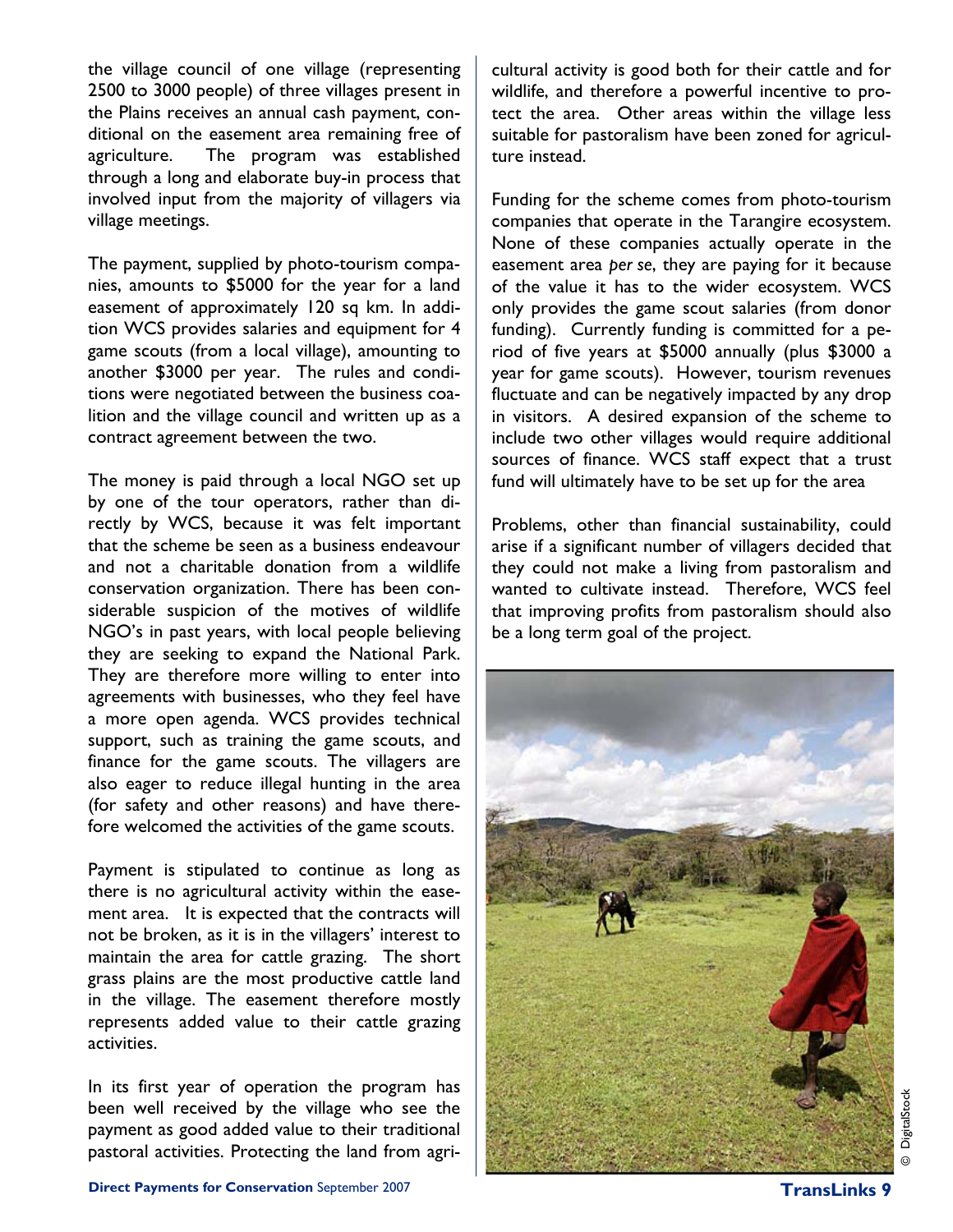### Zambia: Community Markets for Conservation (COMACO)

*Case study author: Dale Lewis, WCS, 2006* 

In Zambia's Luanga Valley, WCS is encouraging farmers to use wildlife-friendly practices through a rural development model called **Community Markets for Conservation (COMACO)**. This is not really a very direct incentive scheme, as again it does not pay for conservation results, but merely for biodiversity-friendly activities. It is reported here, however, because it is an example of economic incentives that clearly tie wildlife conservation to improved livelhoods.

The Luangwa Valley with its surrounding watersheds represent a critical ecosystem for tourism in Zambia, attracting great international interest for its large mammal populations and sprawling wildlands. Surrounding its two main parks, North and South Luangwa National Parks, which provide a relatively safe environment for over 20 large mammal species, are community lands. Here human densities vary from 3 to well over 50 people per km2, stretching from the valley floor to surrounding plateau areas that constitute the Valley's watershed. Average household annual income for these communities is below \$200, and a significant portion suffers from chronic food shortages. Wildlife is often killed with wire snares or locally made firearms so that poor farmers can exchange meat with starch-based foods they failed to grow.

Combined with reoccurring annual fires that spread across much of this landscape, continued farming pressure and land clearing, particularly for commer-



cial cotton and tobacco crops, have exposed top soils to excessive run-off with an increasing incidence of flooding on selected drainages. Despite this intensification of cotton and tobacco, average household annual incomes have remained low. Tourism provides employment to only a small fraction of the total population. Rural communities, despite their traditional ownership of the land, have had essentially little or no influence on the way markets are designed, shaped or benefit their own constituents or impact on their natural resources.

WCS designed COMACO as a business approach for engaging communities to plan and implement practical solutions for the management of natural resources across large, environmentally important landscapes. The approach operates around a shareholder-owned company, which offers communities ownership in a largescale trading enterprise designed to build market volume around selected commodities and production technologies that help improve food security, income opportunities and natural resource conservation. A key feature of the CO-MACO model is that producers earn substantial price incentives in exchange for adopting land use practices that reduce threats to natural resources (K1000/kg of rice compared to K850/kg farm-gate price).

Households who agree to take up improved farming and land use practices (e.g. zero-tillage and other soil-enhancing practices and prohibition from such acts as snaring of wildlife, poisoning fish, or burning crop residues), become eligible for the higher commodity prices COMACO offers. In 2006 of 7375 farms surveyed 74% were found compliant. Non-compliant producer groups are prohibited from using the COMACO trading centers and "It's Wild" brand.

COMACO has undergone an initial pilot phase of three years for training extension staff and setting up management systems for accounting procedures, depot transactions, transport, inventory, product processing and product distribution and marketing. Collectively these trading centres have targeted 229 known poachers with alternative skills and income options and have promoted trade opportunities for over 25,000

© WCS/Dale Lewis WCS/Dale Lewis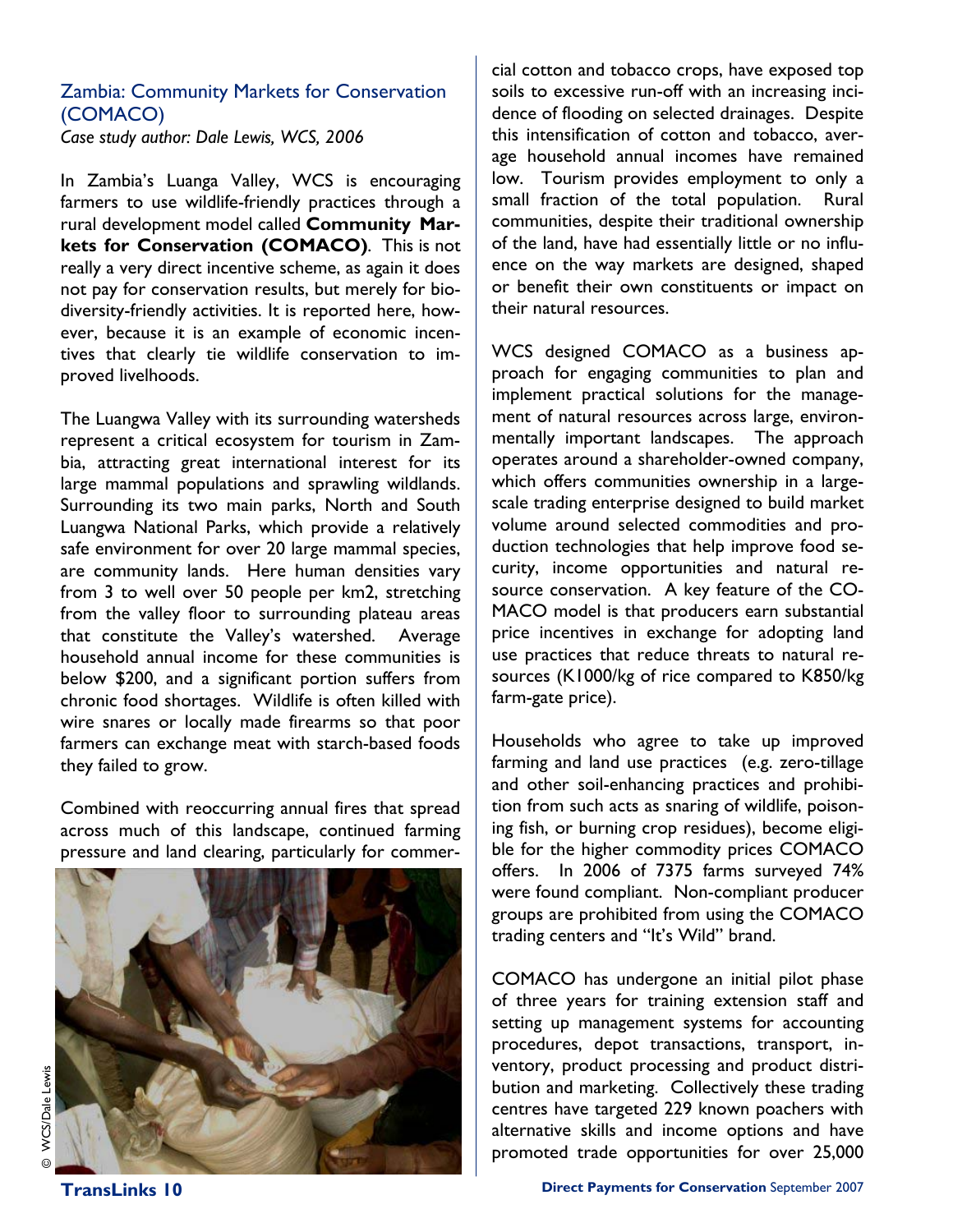

© WCS/Dale Lewis @ WCS/Dale Lewis

farmers.

Producer group members have maintained a high percentage of improved farming practices and have voluntarily surrendered 768 illegal firearms and over 38,000 wire snares, contributing to an annual saving of over 4000 wild animals in Luangwa Valley. The on-going development and experimentation of the COMACO model in Luangwa Valley has revealed how quickly communities will shift land use practices when attracted to market incentives that motivate people to adopt improved ways of managing their land and resources.

#### Russia: Linking community development and biodiversity conservation in the Russian Far **East**

*Case study data provided by Dale Miquelle and Nikolai Kazakov, WCS* 

An example from the WCS Russia office also uses a relatively indirect, but also market-based, incentive strategy to achieve conservation goals, by developing a certification scheme for tigerfriendly non-timber forest products.

The Russian Far East provides habitat for the only viable population of Siberian, or Amur tigers (*Panthera tigris altaica*) in the world. Approximately 330-370 adult Siberian or Amur tigers are left in the wild, with 95% of these animals in the Russian Far East. The area has a unique assemblage of large carnivores, which includes tigers, brown bears, Asiatic black bears, wolves, wolverine, and Eurasian lynx. Living in northern temperate forests of low productivity, and hence low prey density, these tigers require large tracts of land to survive. Even under the most optimistic scenarios for habitat protection, it is unlikely that sufficient area will be protected to ensure conservation of Amur tigers in the long term. Therefore, managing habitat outside protected areas (in multiple-use areas) is a key issue in Amur tiger conservation efforts.

Primary threats to tigers are: 1) habitat loss from intensive logging and development; 2) depletion of the prey base; and, 3) poaching of tigers. Tigers are most commonly poached for their fur and for their body parts that are used in Traditional Chinese Medicine, but they are also perceived as a threat to domestic livestock and dogs and as competitors to hunters. Human-caused deaths are by far the largest mortality factor for Amur tigers, and poaching by hunters is by far the most common form of human-caused mortality.

The WCS team in Russia felt that the key to effective natural resource management and conservation on unprotected lands would be effective partnerships with local stakeholders. One of the potentially most influential and effective means of managing wildlife on unprotected lands in the region is working with hunters and the hunting management structure, since beginning in 1995 new legislature provided opportunities for local people to create non-governmental "societies" (NGO's) that could obtain hunting lands. In lieu of the former large state-controlled hunting operations, today 67 percent of all leases are managed by non-governmental organizations. In Primorskyi Krai 80 percent of hunting leases are on unprotected lands. This im-

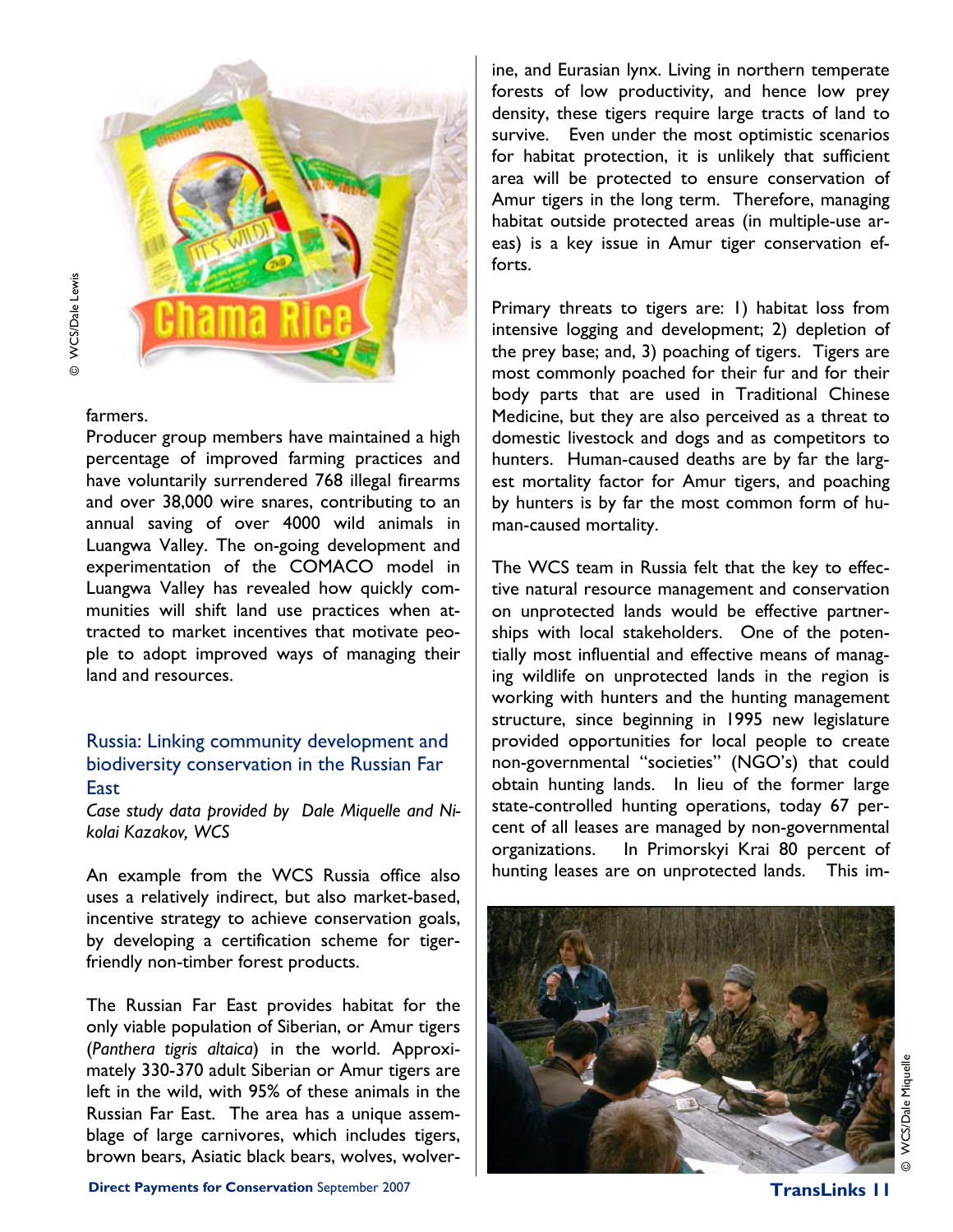plies that local people are now for the first time allowed to manage wildlife populations and have a vested interest in proper natural resource management.

Hunters have also traditionally been involved in other extractive activities in the forest, often working for the former GosPromKhoz in the collection of non-timber forest products.

WCS began working with hunting associations and hunting leases throughout Primorskiy and southern Khabarovskiy Krai in the Russian Far East to develop effective management regimes on unprotected lands. Key to success is resolving the perceived conflict between tigers and hunters for prey resources; and establishing direct links between tiger conservation and economic improvement in local economies. The intent of this project therefore is to protect tiger habitat by supporting newly established hunting



leases (to increase the hunting associations' capacity for self-management and financial independence and to undertake anti-poaching activities and habitat and population management for tiger prey species).

One of the key interventions within this framework is the increase of harvesting and sales of certified "tiger friendly" non-timber forest products (NTFPs), with a focus on increasing capacity of forest communities and hunting associations to produce products marketable at either the national or international level. The "tiger friendly" certification provides value-added for NTFPs linked to tiger conservation, in particular by the hunting associations who market the NTFPs.

Although the sale of NTFPs is, by itself, not a direct conservation incentive, by creating a "tiger friendly" certification process direct linkages between income from NTFPs and land and wildlife management regimes are established. Income from these NTFPs is conditional in the sense that certification will only be granted by WCS if monitoring shows that the requirements for certification have been met. Thus, by making this direct linkage, conservation objectives and improved livelihood objectives can be achieved through a market-based mechanism.

There are several problems that are prohibiting more rapid development of the NTFP business in the Russian Far East. They include, but are not limited to, multiple taxations on small businesses and on exports; illegal NTFP trading by Chinese merchants; massive smuggling of NTFP goods across the border to China; and a strong logging lobby. Data are not available on the costs of setting up a certification scheme, including the required monitoring, and how this would compare to setting up a more direct performance-based direct payment scheme.

#### **Discussion**

Although the initiatives reported on are still young, several have shown promising preliminary results and indeed appear to support the view that direct incentives, in addition to other market-based approaches, can be a good tool to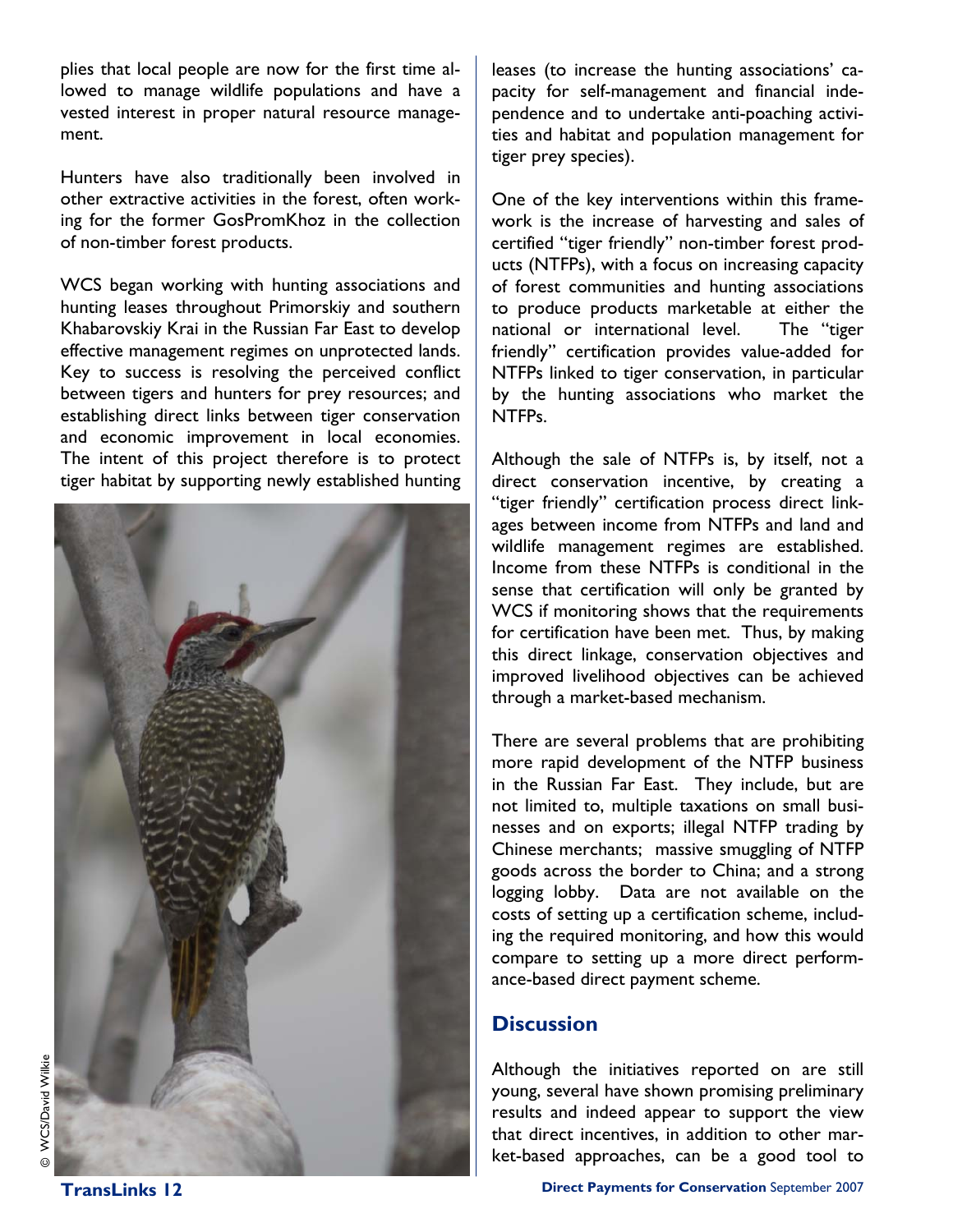achieve wildlife conservation results. As all of these activities were part of larger conservation programs, it is not entirely clear, however, how much of the early successes in these projects is attributable to the direct payments per se (except perhaps in the Cambodian nest protection case), and how much is due to other activities simultaneously undertaken by the projects.

Critics of the direct incentive approach argue that uncertain or inequitable land tenure, limited experience with legal contracts and their enforcement, and limited prospects for investment or employment outside the agriculture sector, make such approaches difficult to implement in developing countries (Ferraro & Kiss, 2002). These concerns are valid, but apply also to indirect approaches. More important, perhaps, may be political or cultural barriers to performancebased payments, particularly to withholding payments in response to poor performance. Such barriers need not always be rigid, but in some cases can be.

In the Cambodia case, an unforeseen cultural issue that arose was that Cambodians had trouble with the concept of payments for results rather than time worked. Another issue of philosophical dimensions is whether it is actually morally justifiable, in the case where a destructive activity is actually illegal (like crane egg collection in Cambodia), to pay people not to do it. Pragmatically, however, where law enforcement is not effective enough to prevent illegal acts, it may still be the simplest way to achieve the desired results.

Since economic efficiency is one of the arguments used to advocate for the direct payments approach, an important question is **how much to pay, when to pay** and **to whom.** Services to be provided and results to be achieved need to be well defined and, theoretically, a price should be negotiated based on an assessment of their true value based on local market conditions. Economic valuation of ecosystem services is notoriously difficult, but various methodologies have been tried. The key here is that, for people to choose conservation over alternative land uses, the benefits of conservation have to be at least marginally greater than those which

they feel they could derive from other (more destructive) land uses. In practice, all of the WCS experiments with direct payments, relied on subjective estimates of the "right price", based on factors such as availability of funds and willingness to accept the payment.

**Conditions and timing of payments** are also important considerations. In the Cambodia nest protection example, initially the scheme was based upon 'payments for work' (i.e. \$2/day) rather than 'payments for success'. This led to perverse situations where WCS was perceived as an employer with responsibility for protectors' well-being, whilst the protectors shared little of the risk. In addition, the loss of benefit to a protector for collecting a mature chick (a few days  $@$  \$2/day) was less than the trade value, although no cases of a protector actually selling chicks were reported. Subsequently WCS decided to increase the risk shared by the protectors by paying them \$1/day for their work and \$1/day for results upon successful fledging. This reinforces the point that it is essential to establish a link in people's minds between benefits and conservation outcomes. In the case of the less direct payment for services rendered, it is possible that people may not assume responsibility for conservation results, whereas linking payment directly to conservation success ensures that this is the case.

The issue of timing of payments is also exemplified by the Cambodia cases. Cambodians value immediate benefits much higher than long-term benefits, and local discount rates may be be very high. In such situations an up-front or regular payment scheme will probably be more effective than those that promise future benefits. Similarly, long-term sanctions, if they are at all desirable, may not be effective.

Whom to pay can be a dilemma fraught with difficulties. It is relatively easy to determine in the case of well-defined individual **property rights**. However, where **land tenure** is insecure or lands are held in common (as is often the case in indigenous territories) or state-owned (for example in Laos), the payee may have to be a community organization or another body designated by the State. In the example from Cambodia above, control of land lies with the state and marginalised rural communities living in close proximity to significant biodiversity have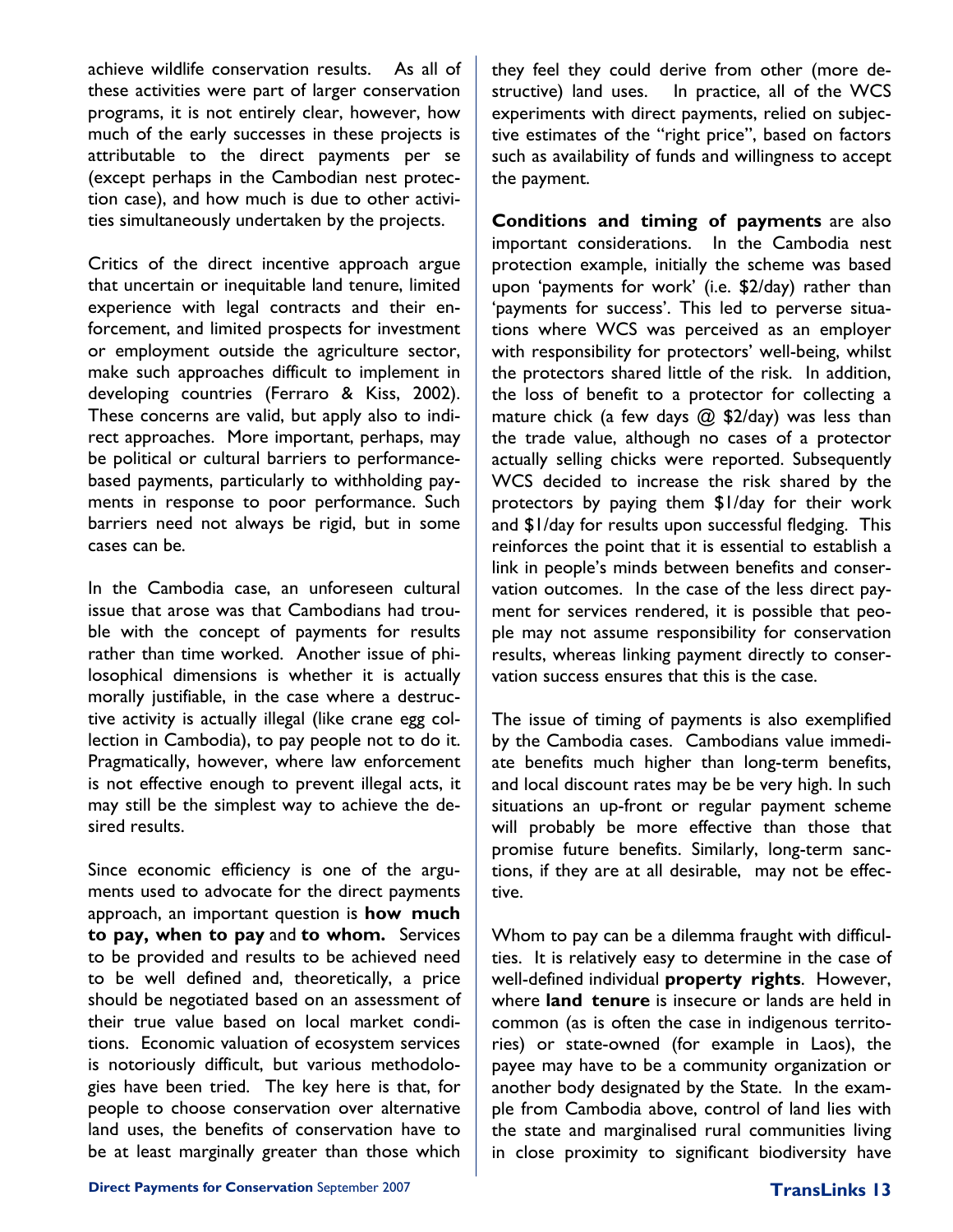limited capacity to assert or achieve recognition of land rights. Securing their land rights, and empowering local enforcement to protect these rights, are crucial to any incentive scheme that seeks to affect land use decisions and are therefore one of the primary focuses of the WCS conservation program. Whether communal payments or individual payments are more appropriate can also be an issue of culture and local perceptions. In Cambodia, for example, individual benefits seem to be valued much higher than communal ones, perhaps because of its conflictive history, which suggests that individual payments should be pursued where possible. In Laos, on the other hand, a mix of payments to individual members of the VCT for actual services rendered, and to the village at large as a communal benefit was chosen. One problem that emerged from the communal payment approach was that withholding payment because of non-performance by one person (e.g. a poacher) would penalize an entire village, even if all other villagers hold up their end of the bargain.

**Equity issues** may arise, particularly when target communities are stratified along a gradient of income ranges and land ownership patterns from very poor and landless to relatively well off land owners. The Laos case shows how resentment can arise when certain members of a village are selected over others to receive benefits, or even when certain villages are selected as target villages over others. Another flaw of the Laos initiative was that gender issues were not dealt with in that decisions on whom to include on the VCTs were left entirely up to the villages. WCS might have had an opportunity to involve women in the project and thereby promote objectives beyond wildlife conservation. In general, care should be taken in such situations that inequitable power structures are not inadvertently exacerbated through direct payment schemes, if not for equity reasons, then at least because the wealthier individuals will also tend to be those with the power to make land use decisions. A stakeholder analysis that considers who owns or has access to biodiversity, and who has the potential to protect or harm it, should be a necessary prerequisite to such schemes.

Another question is what form payments should take. Compensation does not always have to be in **cash**, it may be **in kind** (e.g. help to increase land tenure security or help to strengthen internal organization of community groups), or a combination of the two, depending on local preference. On the other hand, the more in kind assistance has to be provided, the more the initiative begins to resemble traditional ICDPs, and the more transaction costs will tend to increase, because of the likely need for consultants, community development specialists, lawyers, etc. (although some of these may also be needed for the establishment of any direct payment scheme).

For projects to work, building up a **relationship of trust** with a potential community of service providers is an important first step in all cases. For example, COMACO's development and relatively quick start-up benefited in various ways from more than 20 years of communitybased experiences by its main implementing partner, WCS, in the areas where COMACO was launched.

Lastly, as in all conservation and development projects, **sustainability** is a key issue. If conservation outcomes are to last, a constant source of financing for payments will most likely be necessary. In that sense, market-based approaches, such as the COMACO model or the Amur tiger NTFP scheme, may offer some advantage, as they can become self-sustaining if the business model is successful. Direct payment approaches will need a constant source of funding if payments are to be maintained in the long term. When payments stop, as is currently the case in Lao PDR, there is a risk that previous activities that harmed biodiversity may resume, although it is too early to judge whether other activities such as awareness raising and a sense of ownership over the natural resources in question by the community may mitigate the threats.

# **Conclusion**

There is cause for cautious optimism from the preliminary findings by WCS field staff that support the utility of direct incentives and, more generally, market-based mechanisms. Hope for conservation results does indeed spring from making the link between conservation and liveli-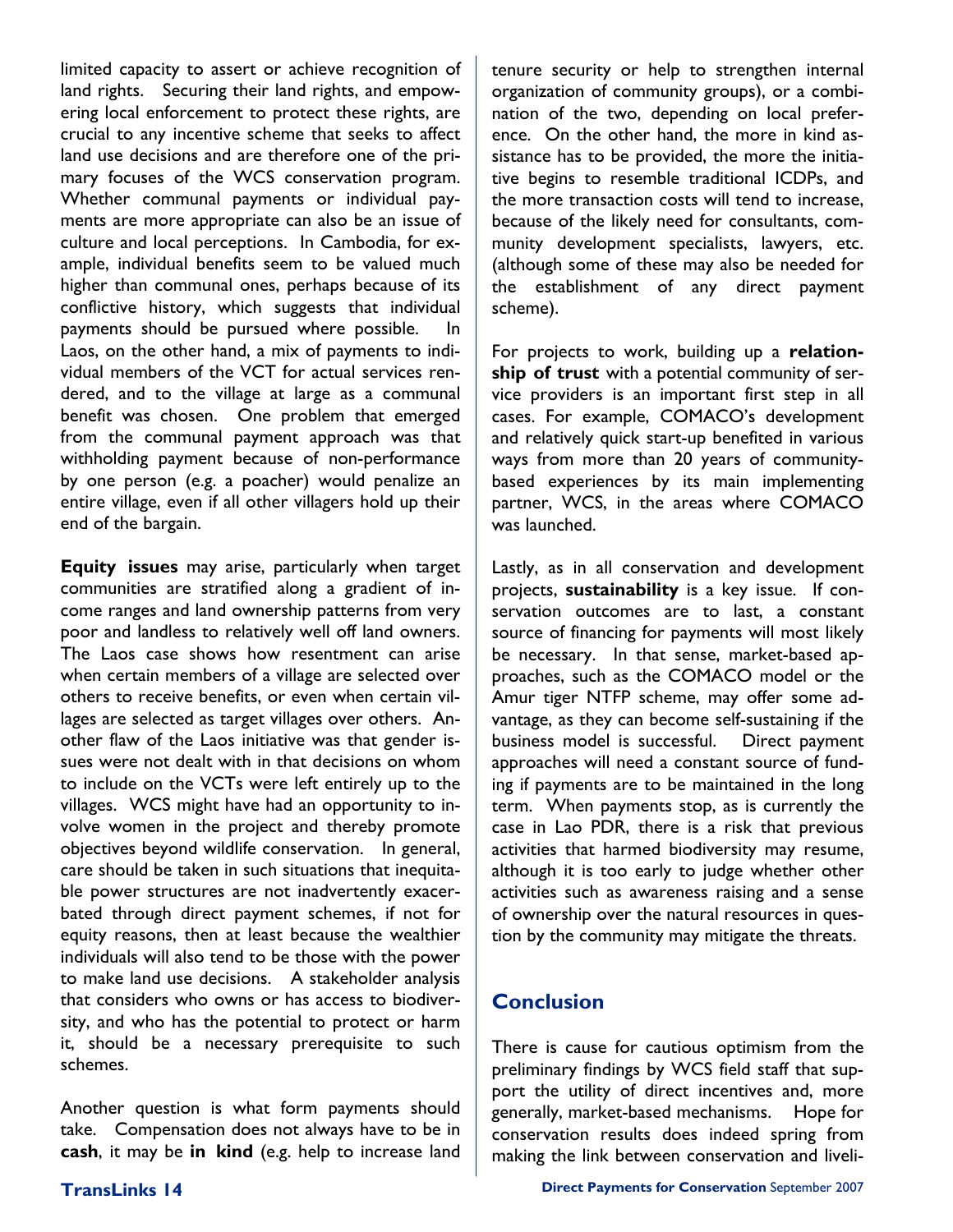hoods as explicit as possible. If a direct approach based on economic incentives is felt to be appropriate in a given context, the implementation details (such as whom to pay, when, and how much, from what funds and through what mechanism) depend on factors such as local laws, preferences, capacities and infrastructure, as well as the availability of funding. A direct payment to individuals (e.g. nest protectors) or groups (e.g. the village council) may be the best way to proceed, where external factors such as political, legal and cultural frameworks favor this kind of approach.

The most important advantage of direct incentives is, however, the conditionality of benefits. Even if direct cash payments prove too difficult to implement in a given situation, receipt of any type of benefit by a community could be made contingent on "biodiversity-friendly" behavior, thus increasing the likelihood of positive outcomes for biodiversity.

Furthermore, although the principal advantage of using direct incentives pointed out by economists is cost-efficiency, it may be worthwhile for conservation organizations working in developing countries that lack the requisite structures, to help set these up or strengthen them, so as to be able to implement elements of direct payment schemes. In such cases they can be implemented as components of more traditional conservation projects (whether community-based or not). This of course increases the transaction costs of the scheme, but it serves the vital purpose of introducing conditionality as a motivator for conservation, and thereby leads people to better understand the links between conservation and their livelihoods.

# **References**

- Agrawal, A. and Redford, K. H. 2006. Poverty, development and biodiversity conservation: shooting in the dark? Wildlife Conservation Society, Bronx, NY.
- Ferraro, P. J. 2001. Global Habitat Protection: Limitations of Development Interventions and a Role for Conservation Performance Payments. *Conservation Biology*: 990-1000.
- Ferraro, P. J. and Kiss, A. 2002. Ecology Direct

payments to conserve biodiversity. *Science* 298: 1718-1719.

- Ferraro, P. J. and Simpson, R. D. 2002. The costeffectiveness of conservation payments. *Land Economics* 78: 339-353.
- Mayrand, K. and Paquin, M. 2004. Payments for environmental services: a survey and assessment of current schemes., Montreal, Canada.
- Newmark, W. D. and Hough, J. L. 2000. Conserving Wildlife In Africa: Integrated Conservation and Development Projects and Beyond. 50: 585.
- Pagiola, S., von Ritter, K. and Bishop, J. 2004. How much is an ecosystem worth? assessing the economic value of conservation. The World Bank, The Nature Conservancy, IUCN, Washington, D.C.
- Wunder, S. 2005. Payments for environmental services: some nuts and bolds. Center for International Forestry Research, Bogor, Indonesia.